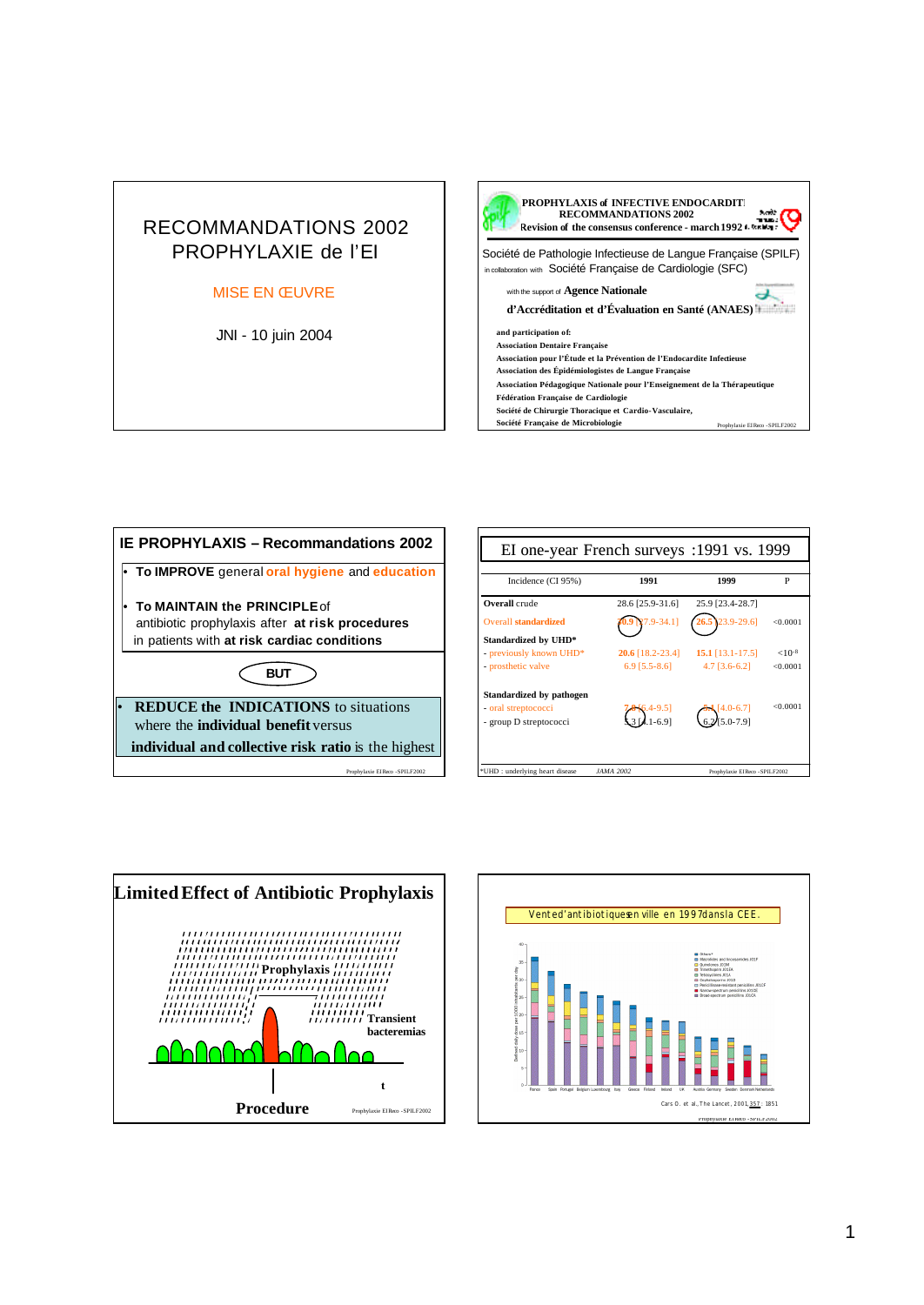





| <b>IE PROPHYLAXIS MODULATION</b><br><b>Authorized PROCEDUREs</b><br>$\circ$ GRADATION of RISK |                        |                           |  |
|-----------------------------------------------------------------------------------------------|------------------------|---------------------------|--|
|                                                                                               | <b>CARDIAC RISK</b>    |                           |  |
| <b>PROCEDURE</b><br>-related RISK                                                             | <b>Group A</b>         | <b>Group B</b>            |  |
| <b>Very High</b>                                                                              | Recommended            |                           |  |
| <b>High</b>                                                                                   | Recommended            | <b>Optional</b>           |  |
| Lesser                                                                                        | <b>Optional</b>        | <b>Non</b><br>Recommended |  |
| <b>Negligible</b>                                                                             | <b>Non Recommended</b> |                           |  |